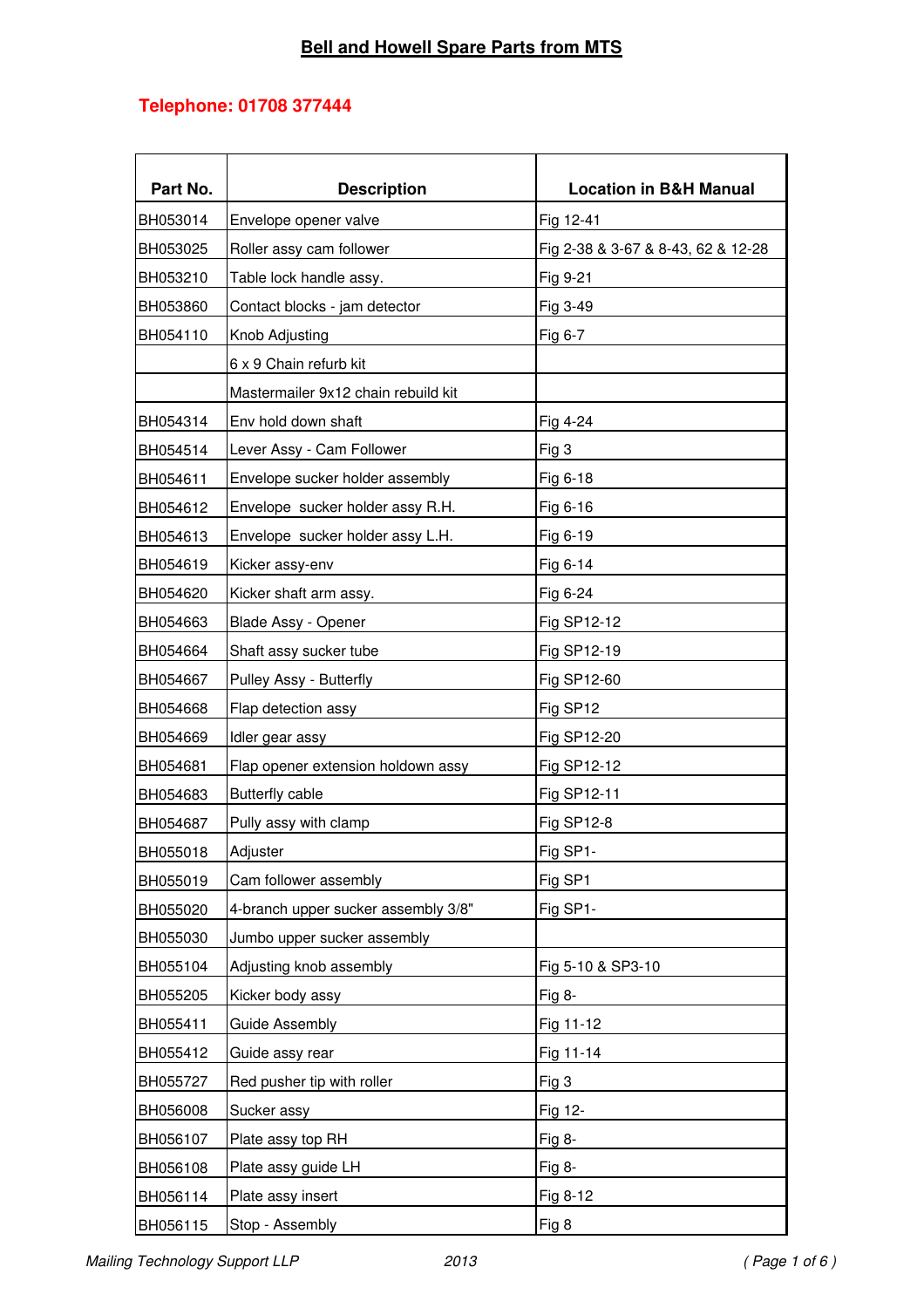| BH056363 | Gear                         | Fig 14-22                                          |
|----------|------------------------------|----------------------------------------------------|
| BH056421 | Drip Tray                    | Fig 2-24 & 3-72                                    |
| BH056536 | Water Brush C5               | Fig 2-25                                           |
| BH056537 | Water Brush C4               |                                                    |
| BH056546 | Slide assy                   | Fig 2-25                                           |
| BH056565 | Cam Assy Bush                | Fig 3-78                                           |
| BH056657 | Post assy stacker guide      | Fig 1                                              |
| BH059110 | <b>Bridge</b>                | Fig 5-36                                           |
| BH502097 | Spring                       | Fig 8-32                                           |
| BH518065 | Pins                         | Fig 9-10 & Fig SP12-3                              |
| BH518715 | Pin                          |                                                    |
| BH518716 | Roller                       |                                                    |
| BH518967 | Stud Idler Sprocket          | Fig 12-49                                          |
| BH519128 | Pins                         |                                                    |
| BH523850 | Guide angle T Nut            | Fig 4-62 & 8-13                                    |
| BH530071 | Slide valve                  | Fig 12-29                                          |
| BH530170 | Pins                         |                                                    |
| BH530180 | Spring - Expansion           | Fig 3-71, 8-42, 8-82, 9-9, 10-10, 11-3<br>& SP12-2 |
| BH530181 | Valve Block Springs          | Fig 12-26 12-31                                    |
| BH530250 | Roller Cam                   | Fig 3-82 & 4-51 & 11-31& 12-23                     |
| BH530270 | Pin - valve operating link   | Fig 3-37 & 4-42 & 11-35 & 12-7, 27,<br>31 & 16-4   |
| BH530330 | <b>Bushing Cam Roller</b>    | Fig 3-83 & 8-29 & 10-3, 18 & 11-32 &<br>12-22      |
| BH532040 | Screw table lock RH          | Fig 9-20                                           |
| BH532041 | Screw table lock LH          | Fig 9-20                                           |
| BH533560 | Spring - Brake Release       | Fig 16-8                                           |
| BH533741 | Drum brake 5/8" bore         | Fig 16-23                                          |
| BH534120 | Gear - Shaft Drive           | Fig 9-2                                            |
| BH534130 | Bracket/shaft idler sprocket | Fig 9-19                                           |
| BH535010 | Manual counter               | Fig 1-35                                           |
| BH535020 | <b>Counter Base</b>          | Fig 1-34                                           |
| BH535040 | Arm - Counter Trip           | Fig 1-39                                           |
| BH536131 | V-blocks                     | Fig 7-32                                           |
| BH536160 | Spring - Detector Arm        | Fig 1-8a & 3-54                                    |
| BH536170 | V-Block screw                | Fig 7-33                                           |
| BH536200 | V-Block contact              | Fig 7-3                                            |
| BH536360 | Roller jaw opening cam       | Fig 3-16 & 8-28, 75                                |
| BH536610 | Jaw gripper                  | Fig 3-12 & Fig SP5-11                              |
| BH536613 | Jaw Pins                     | <b>Fig SP5-10</b>                                  |
| BH536621 | Detector springs - curly     | Fig SP5-8                                          |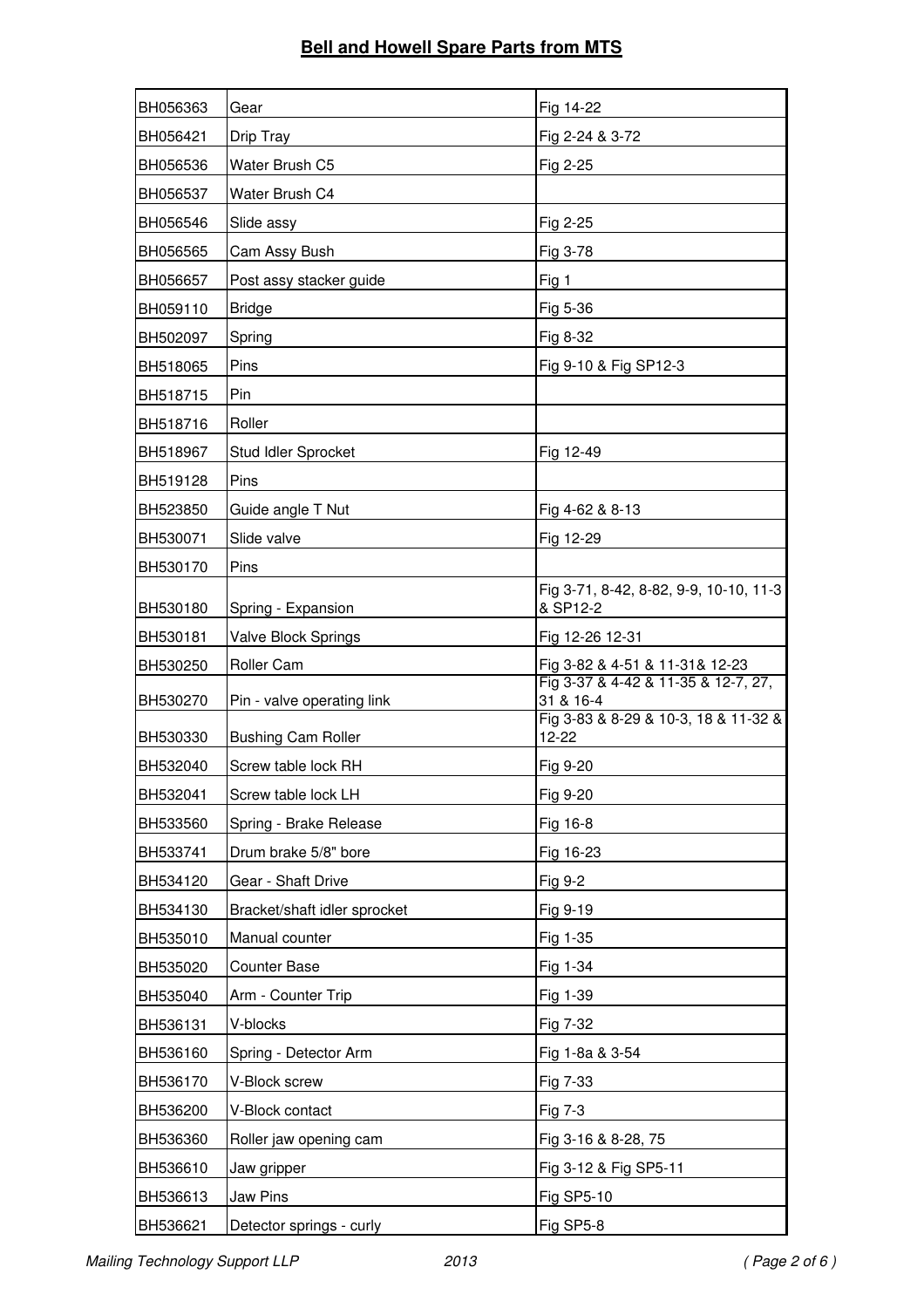## **Bell and Howell Spare Parts from MTS**

| BH536622 | DD spring                                | Fig SP5-6            |
|----------|------------------------------------------|----------------------|
| BH536626 | Plate - Clamping                         | Fig SP5-5            |
| BH538763 | Pulley main drive 5/8 bore               | Fig 16-22            |
| BH538765 | Speed adj assy                           | Fig 16-14            |
| BH540263 | Bearing/Uniball                          | Fig SP1-29           |
| BH541081 | Envelope hopper right hand               | Fig 6-1              |
| BH541102 | Rod - env hopper slide                   | Fig 1-6 & 6-2        |
| BH541134 | Thwart - envelope hopper                 | Fig 6-28             |
| BH541151 | Guide - env hopper                       | Fig 6-29             |
| BH541152 | Envelope entry guide                     | Fig 6-27             |
| BH541173 | Separator env front                      | Fig 6-11             |
| BH541183 | Separator env rear                       | Fig 6-5              |
| BH542030 | Pins for 6x9 rebuild                     | Fig 9-33             |
| BH542070 | Spring - env chain jaw                   | Fig 1-8, 7-25 & 9-31 |
| BH542071 | Spring - env chain jaw high tension      | Fig 1-8, 7-25 & 9-31 |
| BH542110 | Chain links                              | Fig 5-5 & SP3-5      |
| BH543010 | Stud/ clamp                              | Fig 4-25             |
| BH543031 | Hold Down Guide                          | Fig 4-23             |
| BH543071 | Pin cam follower bracket                 | Fig 2-50 & 8-3, 46   |
| BH543090 | Leaver spring pin                        | Fig 8-41 & 10-11     |
| BH543130 | Flap closure                             | Fig 8-38             |
| BH545019 | Finger assy env enter LH                 | Fig 3-61             |
| BH545020 | Finger env entering RH                   | Fig 3-60             |
| BH546040 | Plunger - Envelope Feed Sucker Plate     | Fig 10-17            |
| BH546110 | Bar env feed sucker & Vitesse equivalent | Fig 6-17             |
| BH546241 | Spring - Env plunger black               | Fig 10-14            |
| BH546242 | Spring - Env plunger steel               | Fig 10-14            |
| BH546470 | Pins                                     | Fig 10-39            |
| BH546550 | Roller suck bar operator cam             | Fig 10-22            |
| BH546570 | Pin suck bar oper                        | Fig 10-24            |
| BH546659 | Pin                                      | Fig SP12-56          |
| BH546660 | <b>Butterfly Cable Pins</b>              | Fig SP12-58          |
| BH546663 | <b>Mounting Block</b>                    | Fig SP12-4           |
| BH546678 | Clamp Collar                             | Fig SP12-21          |
| BH546683 | spring pin                               | Fig SP12-25          |
| BH546693 | Cover - Arm support                      | Fig SP12-7           |
| BH546726 | Guide - env hold down                    | Fig SP12-62          |
| BH547010 | Plate lower                              | Fig 6-21             |
| BH547020 | Plate top                                | Fig 10-6             |
| BH547030 | Washer - top plate                       | Fig 10-7             |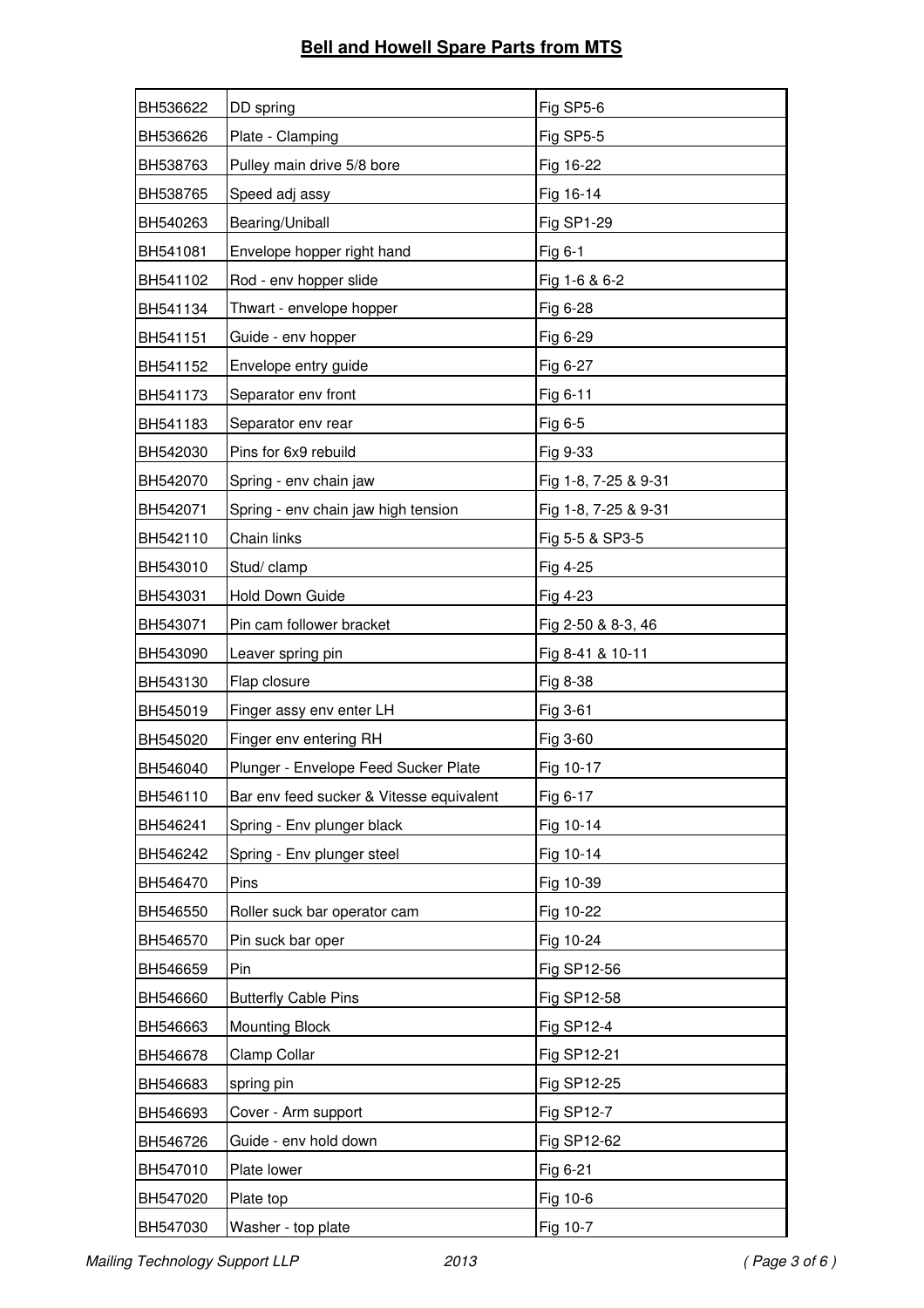| BH547040 | Clamp flap breaker              | Fig 6-22                                                                              |
|----------|---------------------------------|---------------------------------------------------------------------------------------|
| BH548030 | Rubber env flap holder          | Fig 3-86                                                                              |
| BH548120 | Pins                            | Fig 1-7 & 7-25 & 8-63 & Fig SP12-37                                                   |
| BH548160 | Roller cam follower             | Fig 2-42                                                                              |
| BH548210 | Stud - Rocker Arm               | Fig 2-49                                                                              |
| BH550142 | Bar lower sucker                | Fig 8-65                                                                              |
| BH550221 | Yoke & 550222 Lever Assy        | Fig SP1-22                                                                            |
| BH550226 | Adaptor - Ball Joint            | Fig SP1-30                                                                            |
| BH550228 | Spring                          | Fig SP1-39                                                                            |
| BH552031 | Kicker Stacker                  | Fig 8-19                                                                              |
| BH553110 | Clamp - Shoe holder             | Fig 8-40                                                                              |
| BH553140 | slide jaw opener                | Fig 9-16                                                                              |
| BH553141 | Roller cam                      | Fig 9-15                                                                              |
| BH553142 | Jib centre jaw opener           | Fig 9-12                                                                              |
| BH553143 | Holder block                    | Fig 9-6                                                                               |
| BH553145 | Holder spring                   | Fig 9-7                                                                               |
| BH553147 | Pin - Cam Follower              | Fig 9-14                                                                              |
| BH553642 | Finger jaw opener RH            | Fig 10-64                                                                             |
| BH553730 | Roller Env chain op cam         | Fig 10-58 & Fig SP12-48                                                               |
| BH553820 | Pin jaw open cam arm roll       | Fig 10-57                                                                             |
| BH554073 | Screw separator - 6:32UNC       | Fig 11-21                                                                             |
| BH554075 | Screw separator - 8:32UNC       | Fig 11-21                                                                             |
| BH554076 | Separator pin springs           | Fig 11-21                                                                             |
| BH554132 | Knob locking - side guide       | Fig 6-31 & 11-13                                                                      |
| BH554195 | Plate                           | Fig 11-39                                                                             |
| BH554196 | Tee Plate                       | Fig 11-39                                                                             |
| BH554215 | Clamp insert guide              | Fig 11-19                                                                             |
| BH554216 | Key guide plate                 | Fig 11-18                                                                             |
| BH554218 | Screw guide locking             | Fig 11-17                                                                             |
| BH554221 | Knob rear guide                 | Fig 11-15 & SP1-23                                                                    |
| BH554222 | Nut block                       | <u>Fig 11-16 &amp; SP1-24</u><br>דוד ש־דוד, ש־ס־ה <del>יו נים (דוד ס־דוד ס־דוד)</del> |
| BH555060 | Spring - Gripper Jaw            | SP5-22                                                                                |
| BH555130 | Z Bar Blocks                    | Fig 3-6                                                                               |
| BH555140 | Z Bars                          | Fig 3-8                                                                               |
| BH555141 | E-Clips                         | Fig 3-9                                                                               |
| BH555260 | Spacer-Rocker Cam Guide         | Fig 3-36                                                                              |
| BH555381 | Rollers                         |                                                                                       |
| BH555390 | Pins                            | Fig 3-18 7 4-53                                                                       |
| BH555410 | 1/4"-28 x 7/8" Left Hand Screws |                                                                                       |
| BH556057 | Washer - Spring stop            | Fig SP1-38                                                                            |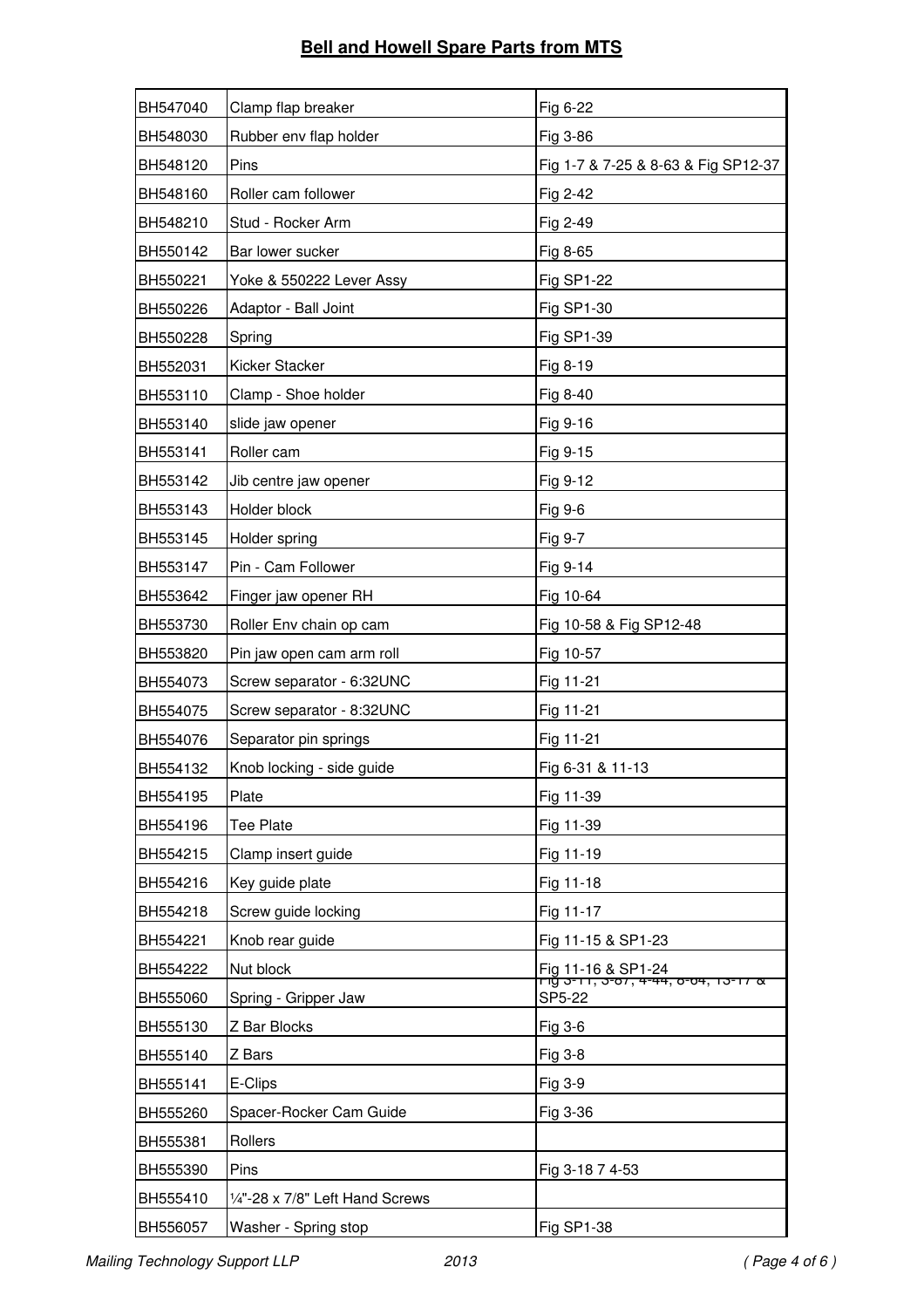| BH556066 | Long Ski                             | Fig 5             |
|----------|--------------------------------------|-------------------|
| BH556068 | Stop - spring                        | Fig SP1-37        |
| BH556105 | <b>Bracket</b>                       | Fig 5             |
| BH556106 | Brush hold down                      | Fig 5-31 & SP3-29 |
| BH556107 | <b>Bracket</b>                       | Fig 5             |
| BH556200 | Clamp hold down                      | Fig 5-26          |
| BH557045 | Clamp pusher finger shaft            | Fig 3-28          |
| BH557047 | Spring - Tension                     | Fig 3-25          |
| BH557091 | Red pusher tip                       | Fig 3             |
| BH557095 | Collar - return guide                | Fig 3-52          |
| BH557096 | Pin                                  | Fig 3-53          |
| BH557107 | Clamping Pusher finger Assy (medium) | Fig 3             |
| BH557119 | Clamping Pusher finger Assy (long)   | Fig 3             |
| BH557130 | Screw pusher finger locating         | Fig 3-21          |
| BH557145 | Shaft pusher finger LH               | Fig 3-32          |
| BH557146 | Shaft pusher finger RH               | Fig 3-20          |
| BH557173 | Return guide                         | Fig 3-56          |
| BH557250 | <b>Landing Pads</b>                  | Fig 3-74          |
| BH557260 | Collar 5/16 push finger shaft        | Fig 3-29          |
| BH558052 | Pusher link 1.3/8"                   | Fig 5-3 & SP3-3   |
| BH558054 | Pusher link 1.1/4"                   | Fig 5-3 & SP3-3   |
| BH558057 | Pusher link 1.5/8"                   | Fig 5-3 & SP3-3   |
| BH559096 | Short Ski                            | Fig 5-30          |
| BH559165 | Stop front angle                     | Fig 5-8 & SP3-8   |
| BH559721 | Separator foot                       | Fig 7-19          |
| BH560018 | Screw cup adj                        | Fig 12-53         |
| BH560019 | Spring - Adj Sucker                  | Fig 12-52         |
| BH560100 | Spring Sucker Bar                    |                   |
| BH560220 | Pins                                 |                   |
| BH560314 | Suckers - Standard Tan x 50          |                   |
| BH560320 | Suckers - Tan Bellows x 50           |                   |
| BH561103 | Pad - Top Guide                      | Fig 8-9           |
| BH561113 | Pad - Top Guide                      | Fig 8-5           |
| BH561123 | Pad spacer RH                        | Fig 8-8           |
| BH561133 | Pad spacer LH                        | Fig 8-4           |
| BH561153 | Stop - insert                        | Fig 8-14          |
| BH561154 | Leg - insert stop                    | Fig 8-15          |
| BH561173 | Knob Stop Block Adjusting            | Fig 8-16          |
| BH562011 | Arm Jaw Detector Stop                | Fig 3-47          |
| BH562060 | Jam detector                         | Fig 3-50          |